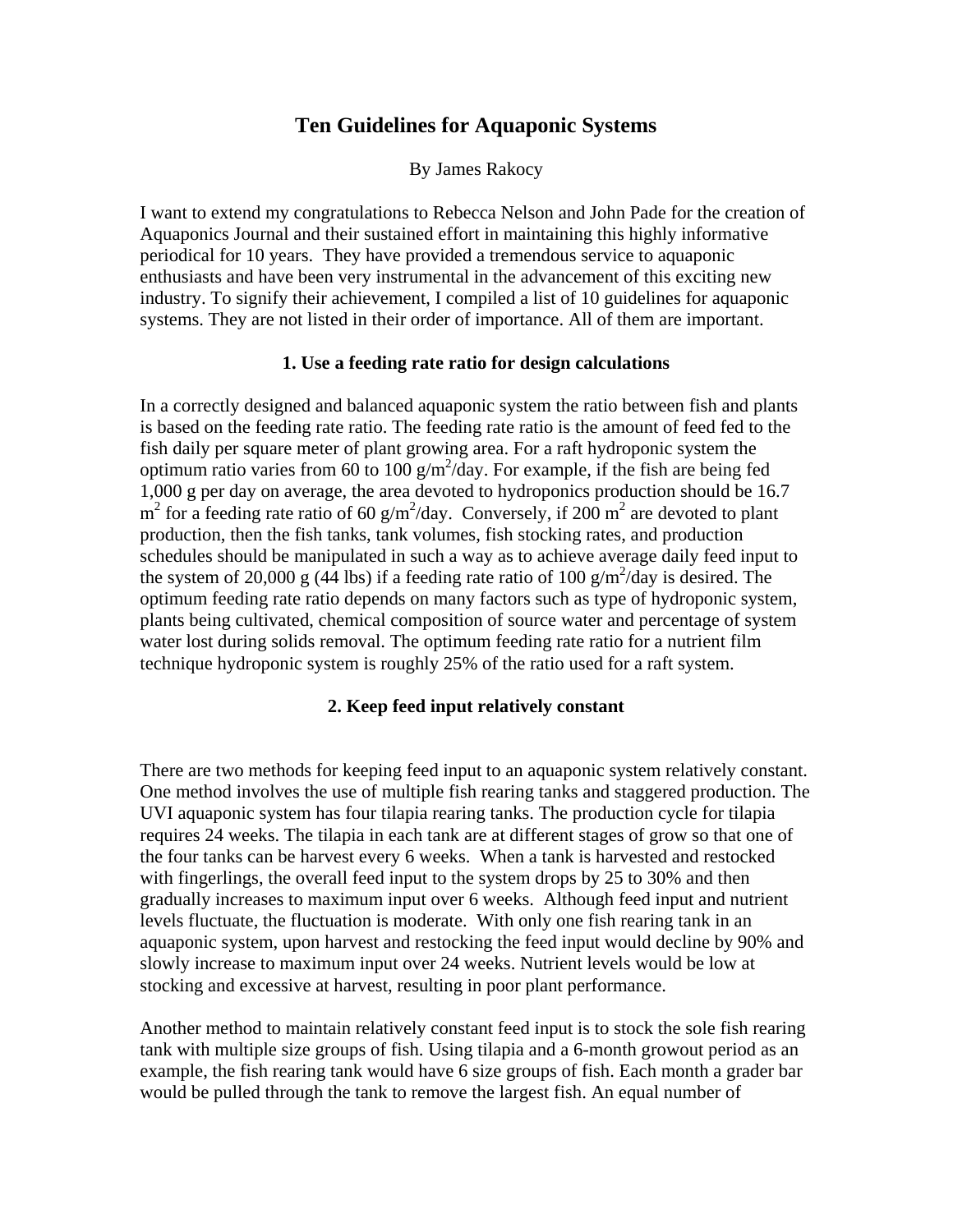fingerlings would be restocked after each partial harvest. The feeding rate would fluctuate only moderately during each monthly cycle. This system is very conservative of space and reduces capital costs, but there are two disadvantages. Grading the entire fish population monthly is hard on the fish and causes a minor amount of mortality. Stunted fish escape capture and remain in the system for a long time, which represents a waste of feed.

## **3. Supplement with calcium, potassium and iron**

Plants require 13 nutrients for growth, and fish feed supplies 10 nutrients in adequate quantities. However, levels of calcium, potassium and iron in aquaponic systems are generally too low for good plant growth and must be supplemented. In the UVI system, calcium and potassium are supplemented by adding basic compounds (calcium hydroxide and potassium hydroxide) to adjust pH. Iron is added as a chelated compound, a compound in which iron is attached to an organic structure that prevents it from precipitating out of solution.

## **4. Ensure good aeration**

The fish, plants and bacteria in aquaponic systems require adequate levels of dissolved oxygen (DO) for maximum health and growth. DO levels of 5 mg/liter or higher should be maintained in the fish rearing tank and in the water surrounding plants roots. It is also essential to maintain healthy populations of nitrifying bacteria, which convert toxic levels of ammonia and nitrite to relatively non-toxic nitrate ions. Ammonia is secreted by fish mainly through their gills. One genus of bacteria (*Nitrosomonas*) converts ammonia to nitrite while another genus of bacteria (*Nitrobacter*) converts nitrite to nitrate. Oxygen is required for these chemical transformations, a process known as nitrification.

### **5. Remove solids**

Approximately 25% of the feed given to fish is excreted as solid waste, based on dry weight. However, the wet weight of solid waste is considerably greater. It is advisable to remove this solid waste from the flow steam through filtering or settling before it enters the hydroponic component. If solids are not removed, they will adhere to plant roots, decrease oxygen levels as they decay and affect the uptake of water and nutrients. Excess solids will also have an adverse effect on nitrifying bacteria. Moreover, as solids decompose, oxygen is consumed and ammonia is produced.

### **6. Be careful with aggregates**

Aggregates such as pea gravel, sand and perlite are excellent media for growing plants in hydroponic systems. However, the solid organic matter generated in aquaponic systems can clog aggregate media and channelize water flow. Water will not flow through the clogged areas, which will become anaerobic (without oxygen) as the organic matter decomposes, thereby killing plant roots. Even if particulate organic matter is removed from the flow stream prior to entering the hydroponic component, aquaponic system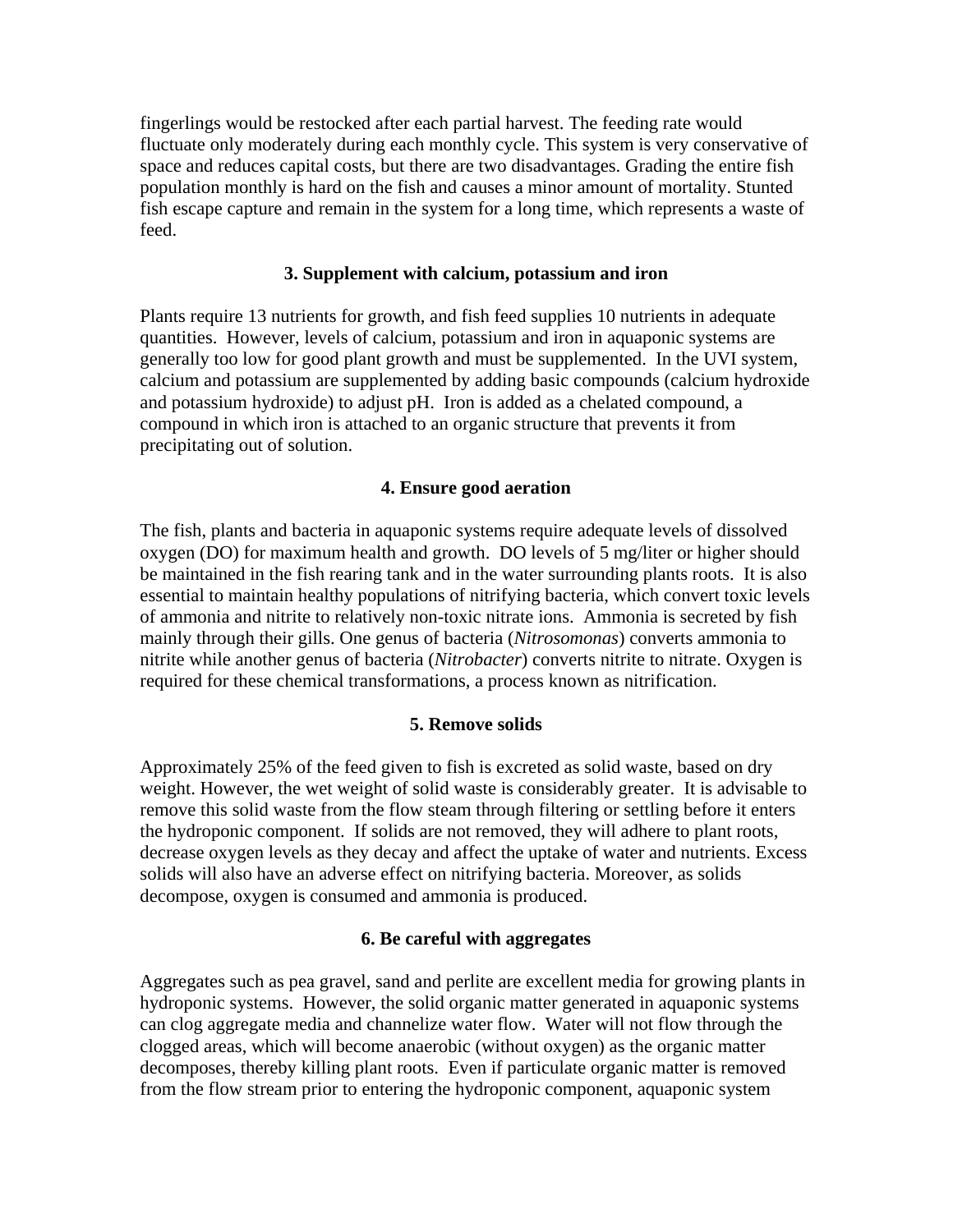water contains substantial amounts of dissolved organic matter that promote the growth of bacteria and other organisms. Bacteria growth also results during the nitrification process. Accumulated dead and living bacteria can also clog aggregate media. If aggregate media is used, generally the fish stocking rate and organic loading rate (feed) must be reduced.

## **7. Oversize pipes**

Use oversized pipes to reduce the effects of biofouling. The same principle that applies to aggregate media applies to pipes. High levels of dissolved organic matter in aquaponic systems promote the growth of filamentous bacteria inside pipes and restrict flow. Spaghetti tubes for water delivery to individual plants will most likely clog, stopping the flow completely. Even 4-inch drain lines from fish rearing tanks can restrict water flow partially due to biofouling, causing rearing tank water levels to rise. In the UVI system, a few tilapia in the clarifiers have access to the drain lines and keep them free of biofouling by swimming through them and grazing on the bacteria. Pipes that are located downstream from the solids removal component and biofilter are less likely to clog because the dissolved organic matter has been removed or reduced through biological activity in the biofilter. Lower water temperatures reduce biofouling.

# **8. Use biological control**

Pesticides must not be used to control insects and plant diseases in aquaponic systems because many are toxic to fish and none have been approved for use in food fish culture. Similarly, most therapeutants for treating fish parasites and diseases should not be used in an aquaponic system because they may harm beneficial bacteria and vegetables may absorb and concentrate them. Biological control methods are the only option for controlling insects and diseases. Fortunately, biological control is the subject of intense investigation, and new methods are becoming available. The use of hardy fish species such as tilapia and best management practices prevents fish disease and parasite problems.

### **9. Ensure adequate biofiltration**

After removing solids, the next stage in the treatment process of a recirculating system is biofiltration or the oxidation of ammonia to nitrate by nitrifying bacteria. In the UVI system, adequate biofiltration occurs in the raft hydroponic component. In fact, when the optimum feeding rate ratio is maintained, there is excess water treatment capacity. In aquaponic systems using nutrient film technique, the hydroponic component has less surface area for the attachment of nitrifying bacteria, and a biofilter is needed. Biofilters are also used in aquaponic systems with fish that require excellent water quality. Biofilters add a safety factor for species less hardy than tilapia.

### **10. Control pH**